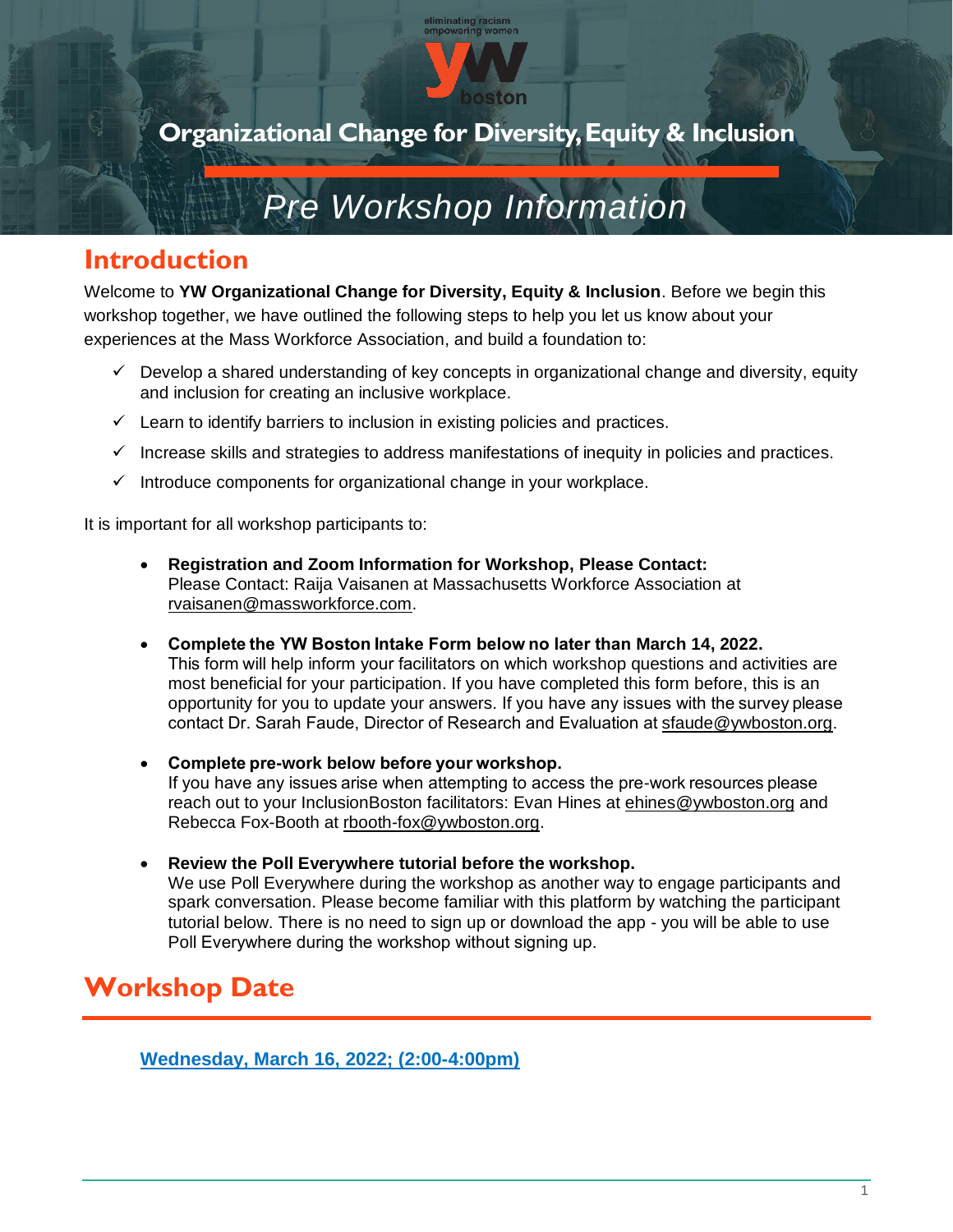### **ORGANIZATIONAL CHANGE FOR DIVERSITY, EQUITY & INCLUSION**

*Pre Workshop Information*

### **Intake Form**

#### **[YW Boston Intake Form](https://forms.office.com/Pages/ResponsePage.aspx?id=gBNdy1hHfUiY3MCYmTn4oblAlAFtqu5Lkf7AB0Q4rfZURUkyRVdBNDlWNEtHRjIxRUExN0w1NlFFSC4u)**

### **Pre-work**

| <b>Race in the USA</b>                                                   | The Origin of Race in the USA                                                                                                                                                                                                                                                                                                                                                                 |
|--------------------------------------------------------------------------|-----------------------------------------------------------------------------------------------------------------------------------------------------------------------------------------------------------------------------------------------------------------------------------------------------------------------------------------------------------------------------------------------|
| Video<br>10 Minutes                                                      | How did Americans come to believe that race equals certain visible<br>physical characteristics such as skin color and hair? Why do certain<br>ethnic groups become reclassified as "white" over time?                                                                                                                                                                                         |
| <b>Organizational Change</b><br>Video<br>12 Minutes                      | Organizational Change for Diversity, Equity & Inclusion<br>This video walks you through YW Boston's approach to<br>Organizational Change. We encourage you to pause and take<br>notes throughout this resource.                                                                                                                                                                               |
| <b>Equity and Equality</b><br>Article<br>5 Minutes                       | The Difference Between Workplace Equity and Equality and<br><b>Why it Matters</b><br>This article will discuss how equity and equality is related to<br>diversity and inclusion.                                                                                                                                                                                                              |
| <b>Visioning</b><br><b>Harvard Business School</b><br>11 Minutes         | How to Communicate Organizational Change<br>Change can be hard. This article details 4 steps to communicate<br>your vision for organizational change at the Mayor's Office of<br>Housing.                                                                                                                                                                                                     |
| <b>Diversity, Equity and</b><br><b>Inclusion</b><br>Article<br>5 Minutes | Diversity, Equity and Inclusion in Public Administration<br>Diversity, Equity and Inclusion (DEI), long a common topic among<br>human resource managers, has now moved to the forefront of the<br>public administration field. Leaders in government, nonprofit and<br>other public service organizations are making it a priority to include<br>consideration of DEI in all major decisions. |
| <b>Power Dynamics</b><br><b>NPR Podcast</b><br>3 Minutes                 | <b>Why a Group's Power Dynamics Interferes With</b><br>Collaboration<br>This article will address how identity and power dynamics interact.                                                                                                                                                                                                                                                   |
| <b>Glossary</b>                                                          | <b>YW Boston Glossary</b><br>Llee this MM Deaten resource to exacts shared longuage for your                                                                                                                                                                                                                                                                                                  |

Use this YW Boston resource to create shared language for your discussion.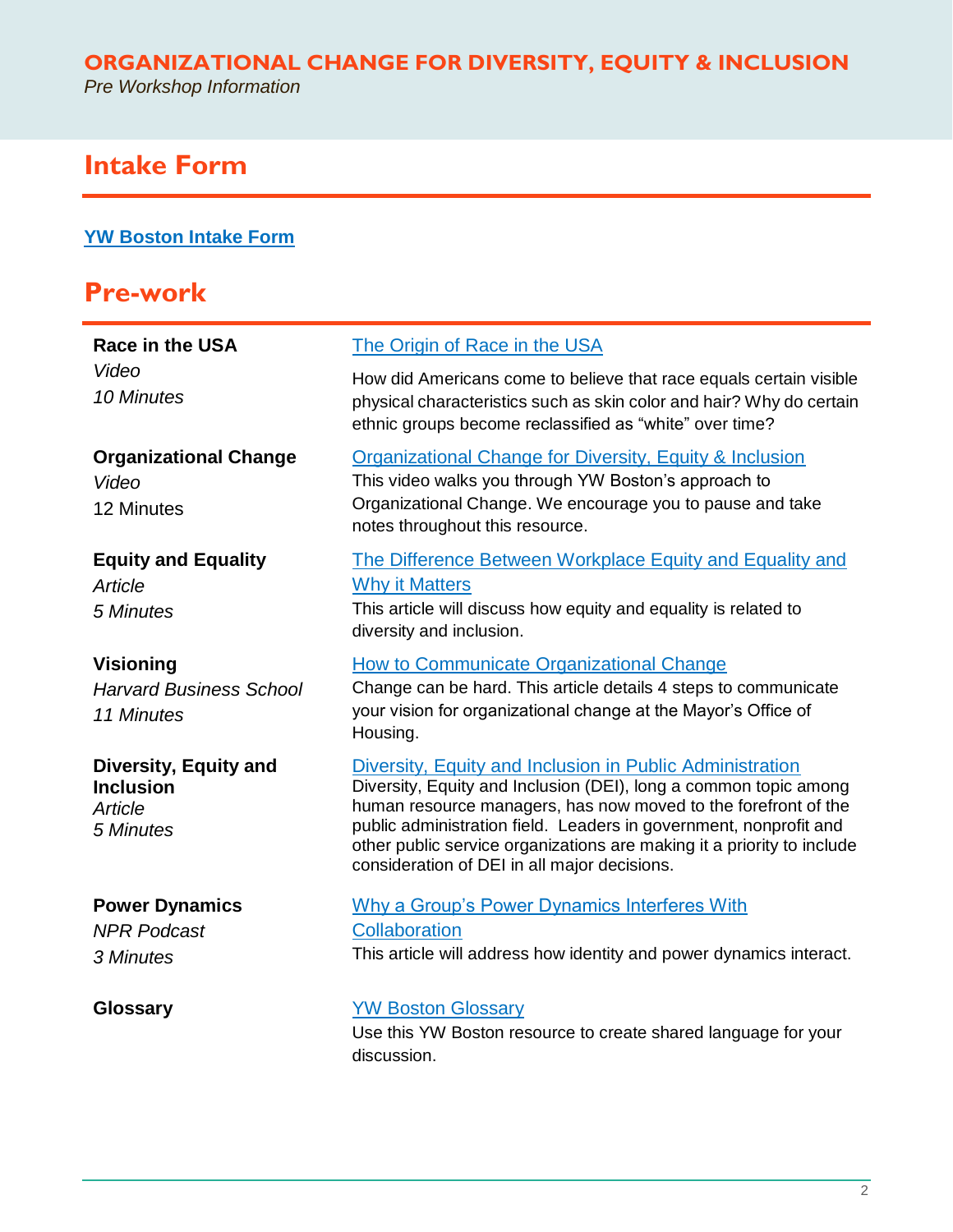#### **ORGANIZATIONAL CHANGE FOR DIVERSITY, EQUITY & INCLUSION** *Pre Workshop Information*

### **Poll Everywhere**

Poll Everywhere is a web and SMS text-messaging interactive polling tool. During the workshop, facilitators may display a Poll Everywhere activity on-screen for you to engage with. The results will appear live on-screen for a group to discuss together.

**[Poll Everywhere Participant Video tutorial](https://www.youtube.com/watch?v=D-1cZX918PQ)** *5 mins*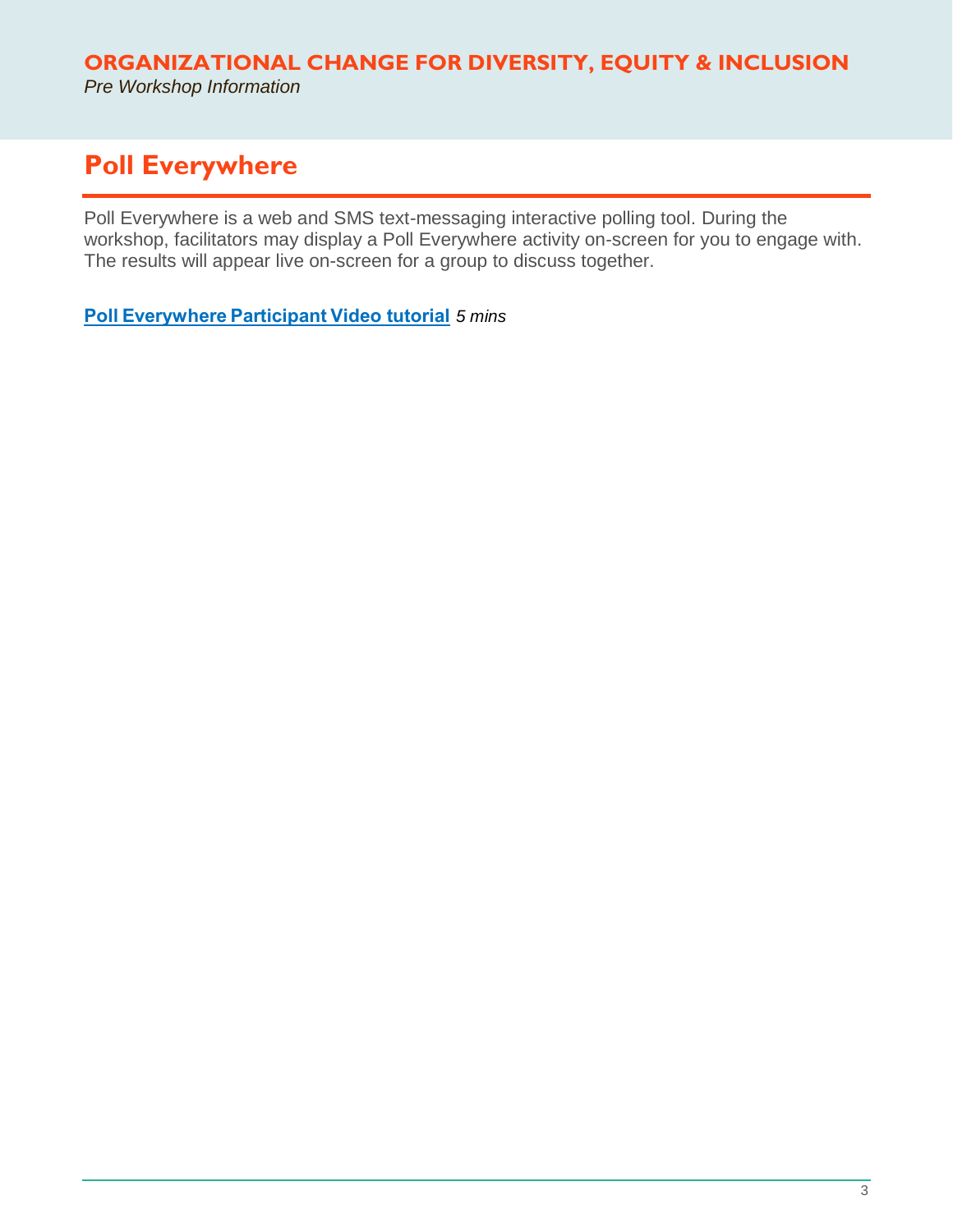

## Mass Workforce Association: **Organizational Change for Equity**

Facilitated by: Evan Hines and Rebecca Booth-Fox

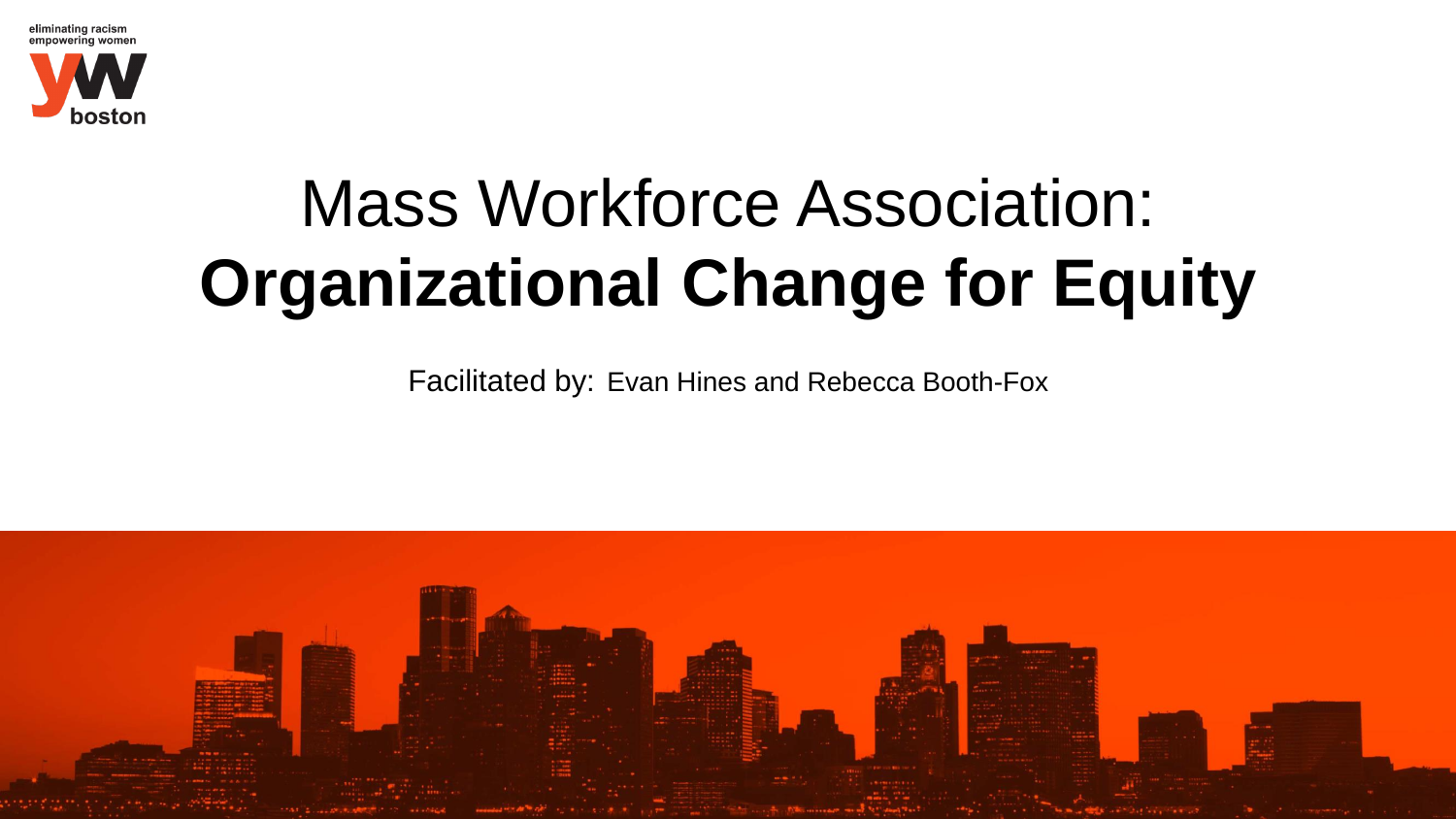## Organizational DEI Journey



boston

eliminating racism

**decision-making**

**D D&I D&I D, E&I D, E&I**

**Exclusive** • **Intentionally and publicly excludes or segregates African Americans, Native Americans, Latinx, Asian Americans, and other marginalized groups Passive** • **Tolerates a limited number of "token" POC and members from other social identity groups allowed in with "proper" perspective and credentials** • **Often asserts, "We don't have a problem." Symbolic Change** • **Makes official statements on diversity efforts** • **Sees itself as a "nonracist" institution** • **Carries out intentional inclusiveness efforts BUT** • **Is still relatively unaware** • **Little or no contextual change Identity Change** • **Has growing understanding of racism as barrier to effective diversity** • **Develops analysis of systemic racism BUT** • **Institutional structures and culture that maintain racism are still intact and relatively untouched Structural Change** • **Commits to process of intentional restructuring, based upon antiracist analysis** • **Audits org. to ensure full participation of POC** • **Implements structures, policies, and practices with inclusive Fully** Inclusive • **Institution's life reflects full participation and shared power with diverse racial, cultural, and economic groups** • **A sense of restored community and mutual caring**

https://www.aesa.us/conferences/2013\_ac\_presentations/Continuum\_AntiRacist.pdf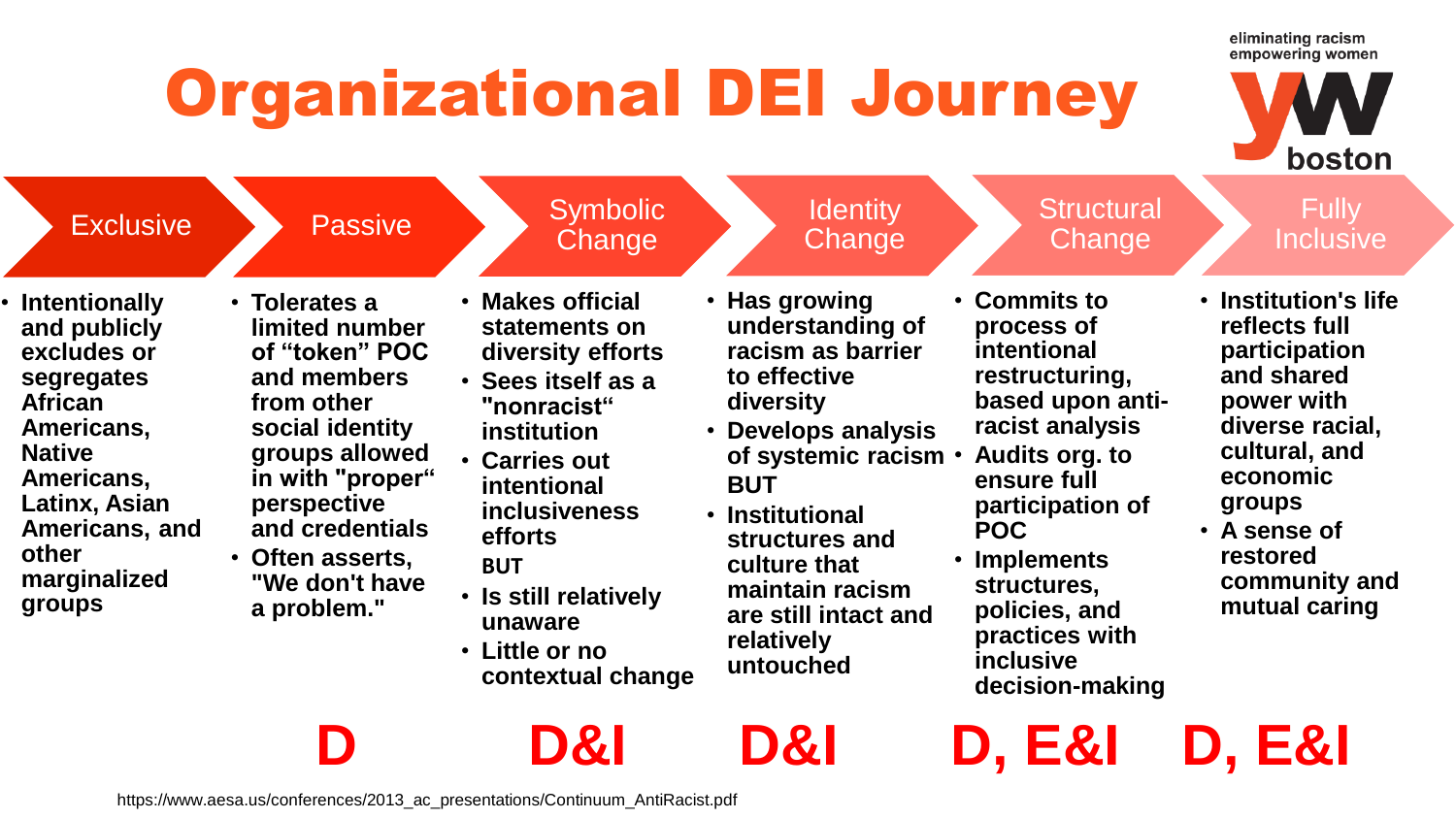# Lewin's Change Model



eliminating racism

- **Unfreeze** • Identify what needs to change **Change** • Communication • Dispel rumors • Empower Refreeze • Anchor the culture
- Ensure support
- Develop motivation to change
- Understand and address concerns
- action
- Involve people into the process
- changes into
- Sustainable
- Support and training
- Celebrate the change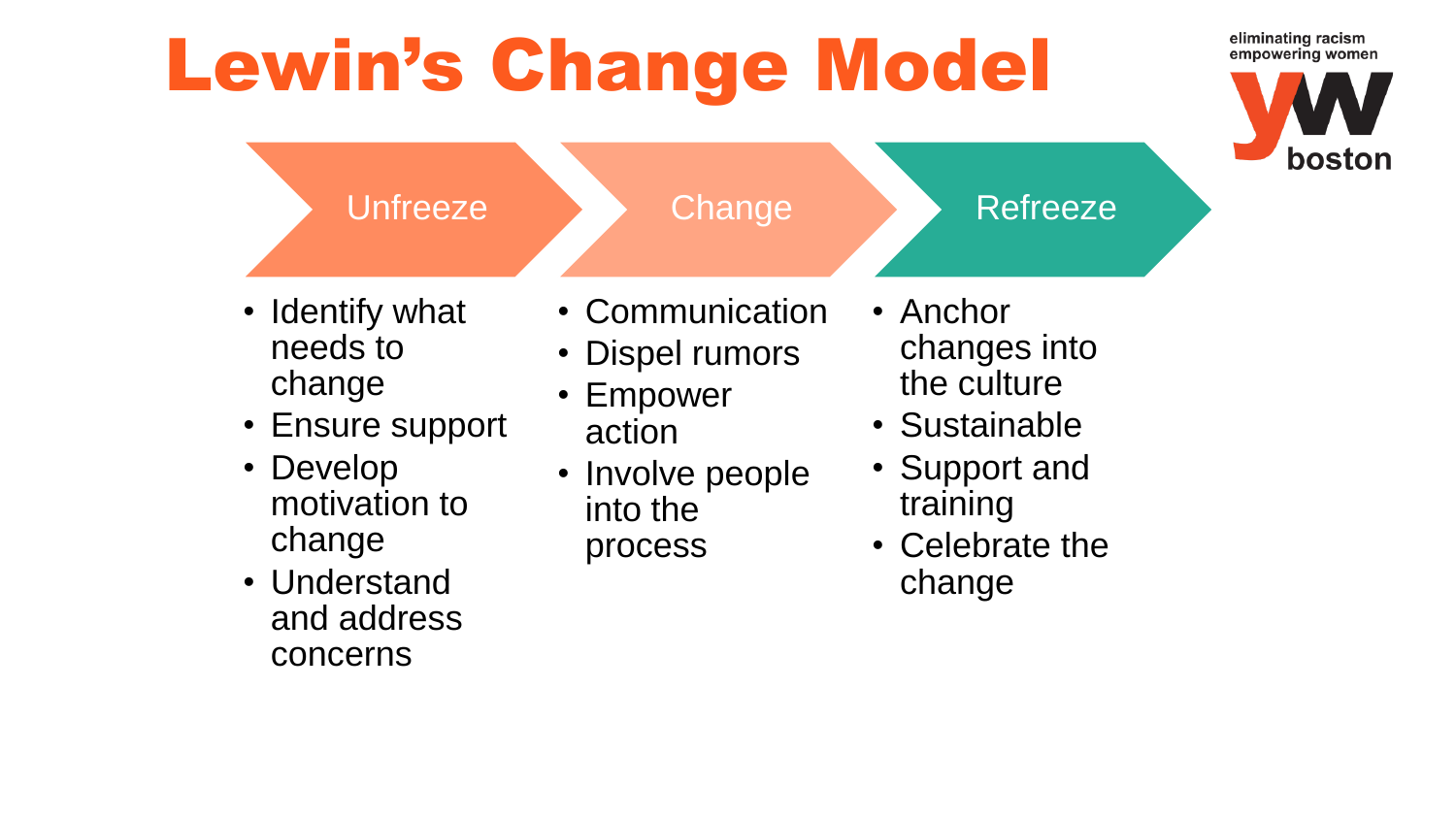eliminating racism empowering women



Small Group **Discussion** 10 minutes

• What is your sphere of influence in applying the Lewin's Model within your respective organization?

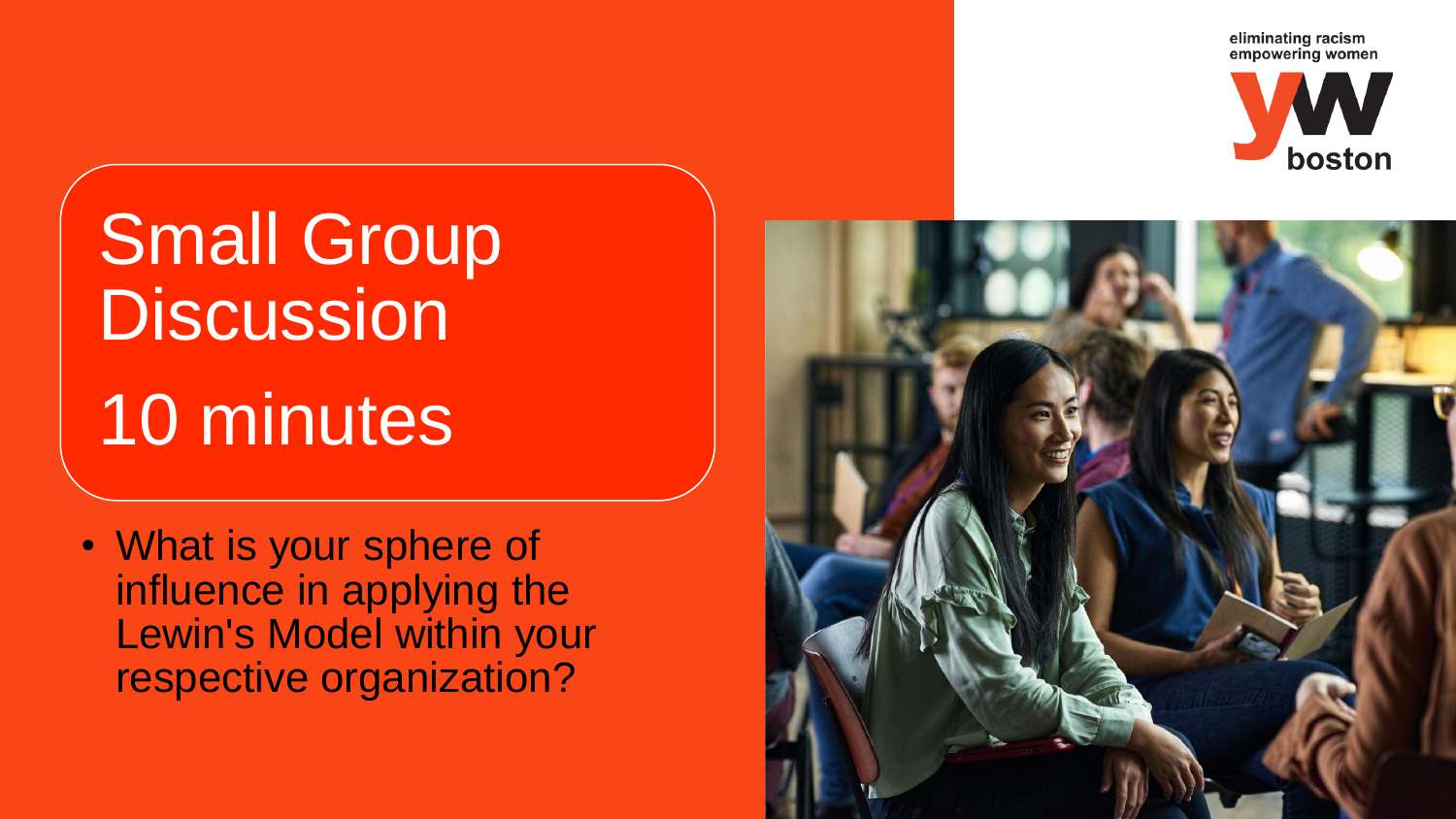## Systems in the Organizations





Macro: **Integrated systemic effort across several domains**

Meso: **Culture, Environment, Norms, Experiences, and Climate**

> Micro: **Knowledge, Behavior, Attitudes**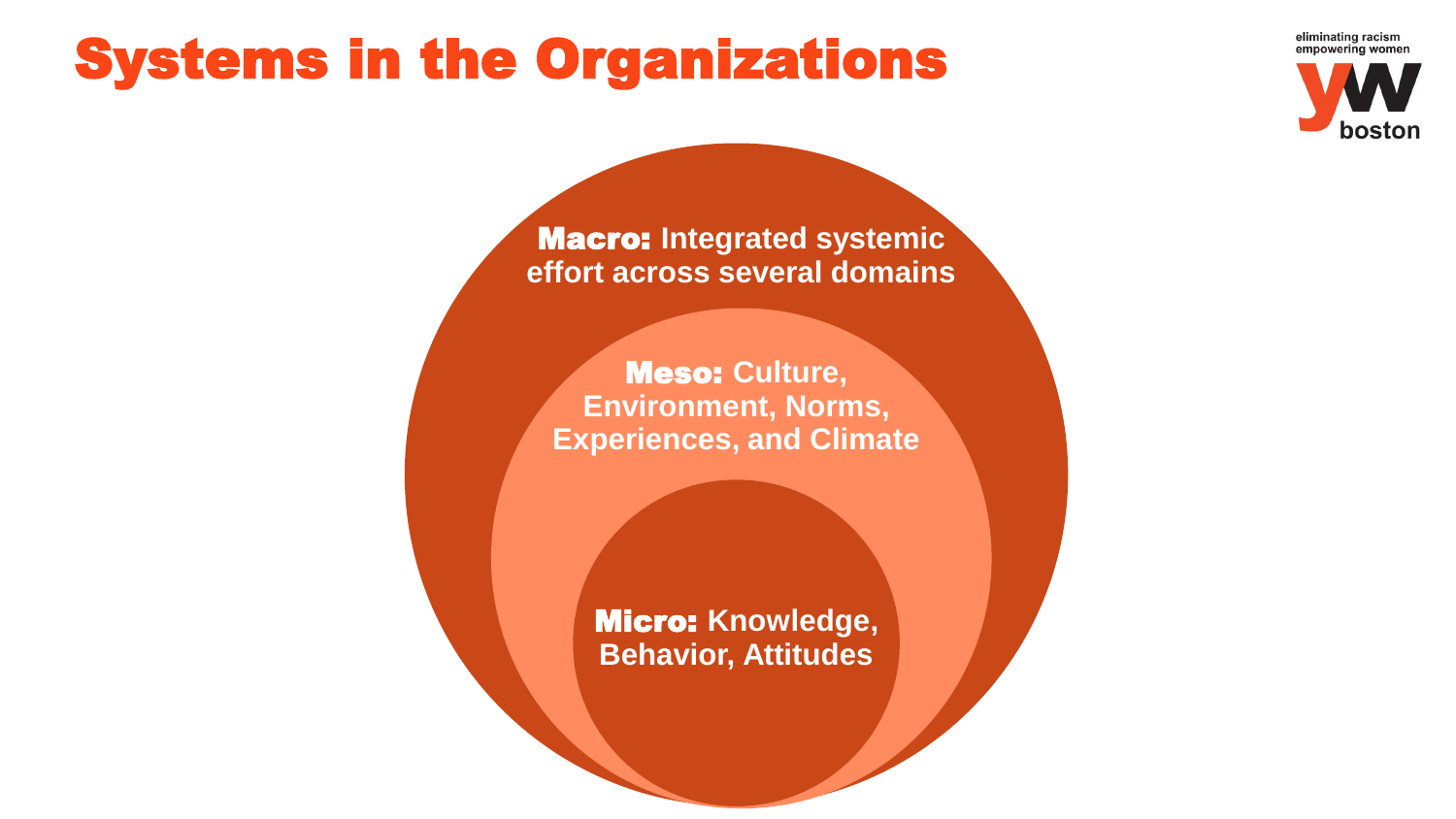### Domains of Macro Level Change

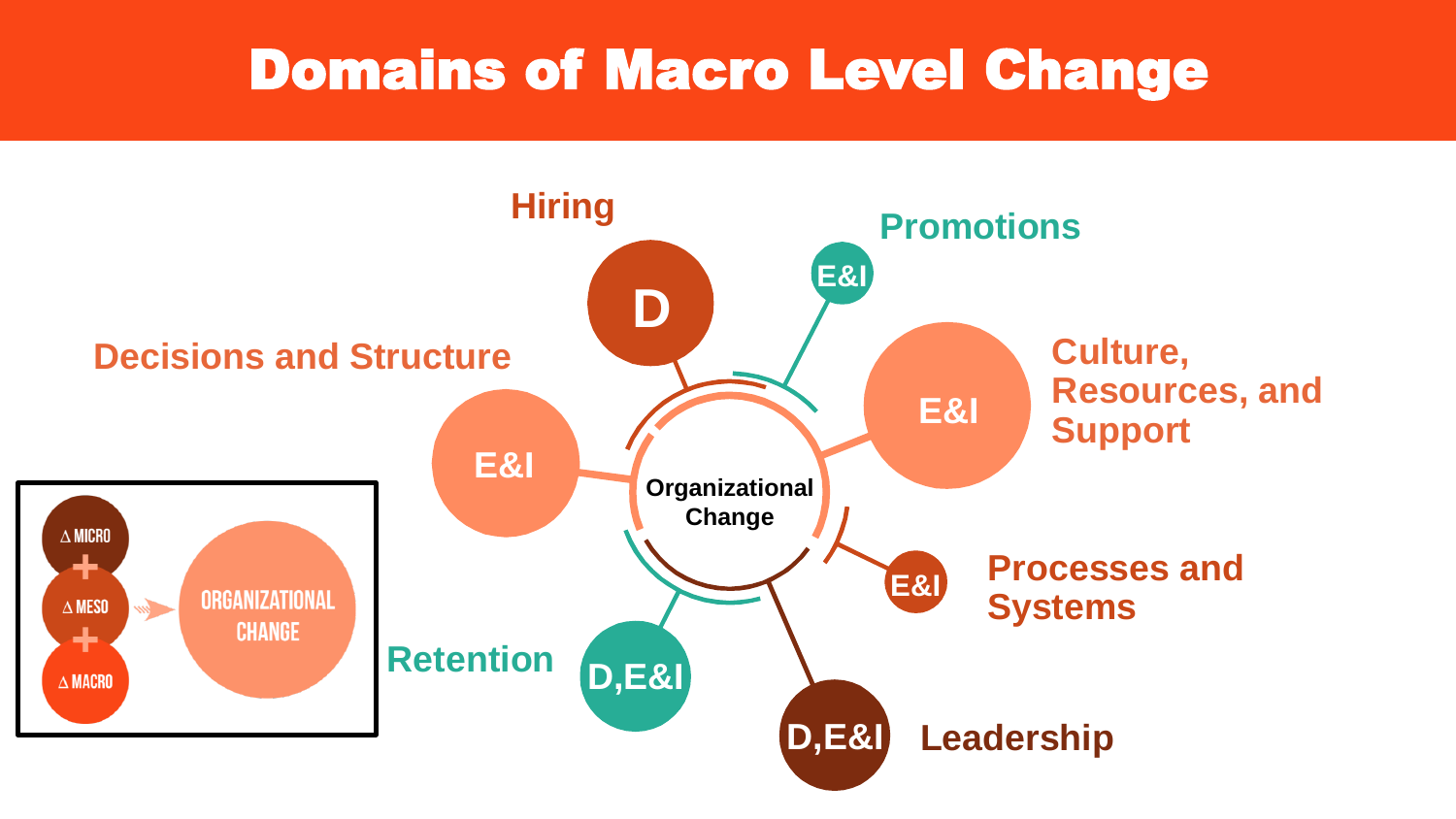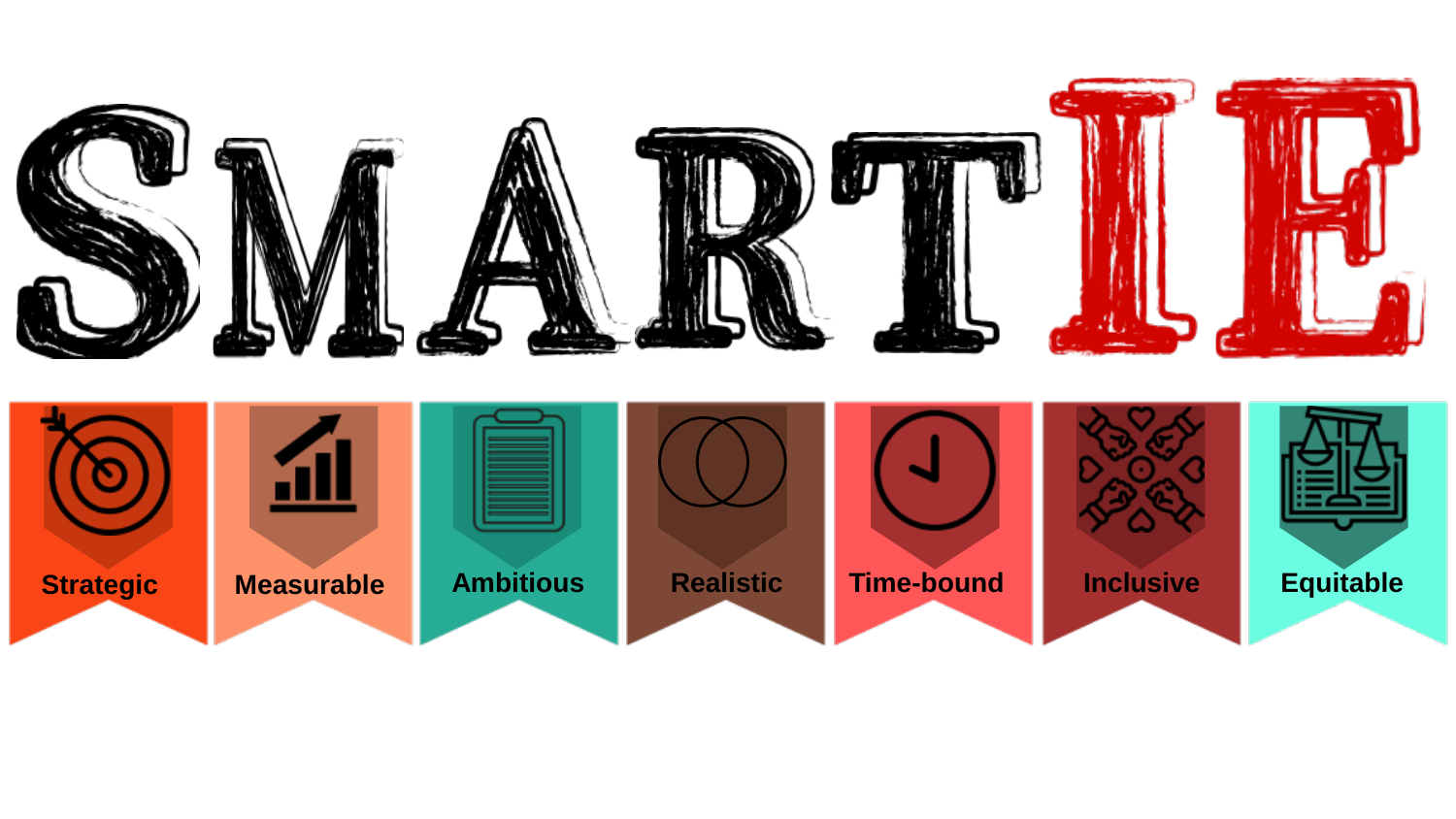# **Case Study** *See two slides below*



- Use the Organizational DEI Journey Diagram to identify where the organization in the case study is on its journey
- Use the SMARTIE tool to outline a plan of action for the organization. Take notes in order to report out recommendations.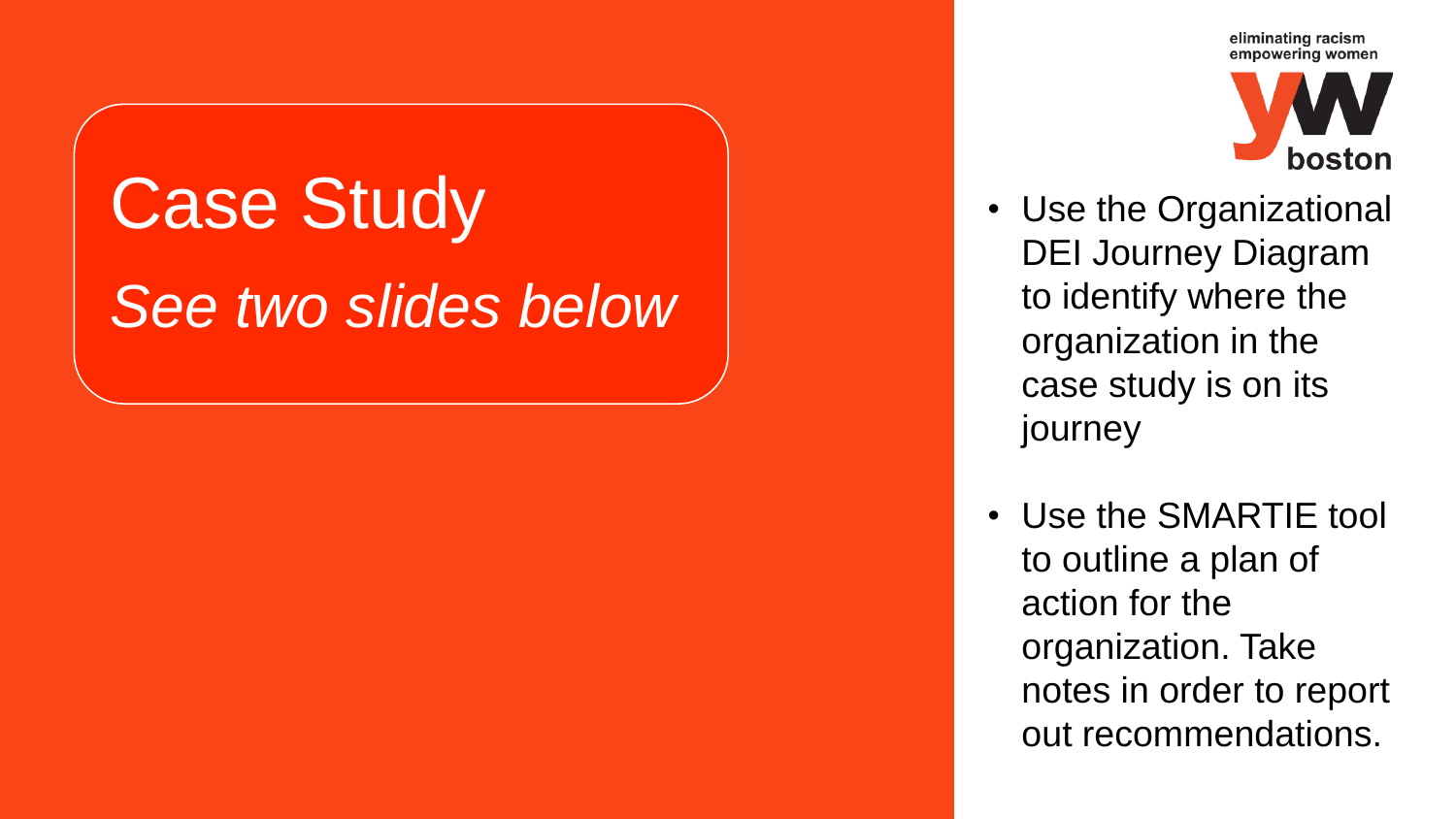## **History of Taskforce Agency**

TaskForce Agency has quickly established itself as a quasi-state think-tank. Started by four cisgender white males, the organization exceeded their own expectations and grew rapidly in three years. While TaskForce Agency has statements identifying itself as an organization that values diversity and embraces equality, they have regularly been tagged in social media with trending topics such as *#Taskforcesowhite*, *#equitycantwait,* and *#diversity&inclusion?NOT!*

TaskForce Agency leadership has gone through a number of significant challenges in the last year and a half, including the integration of a couple of new members of color (who identify as women) and a new Deputy Director, who identifies as a White man and had only been at TaskForce Agency for six months prior to being appointed to the director level. Over half of TaskForce Agency staff identify as people of color, but few are in management positions and many are tired of communicating their experiences in larger groups. Management is divided on a number of issues, and regularly needs outside assistance to effectively align on key priorities.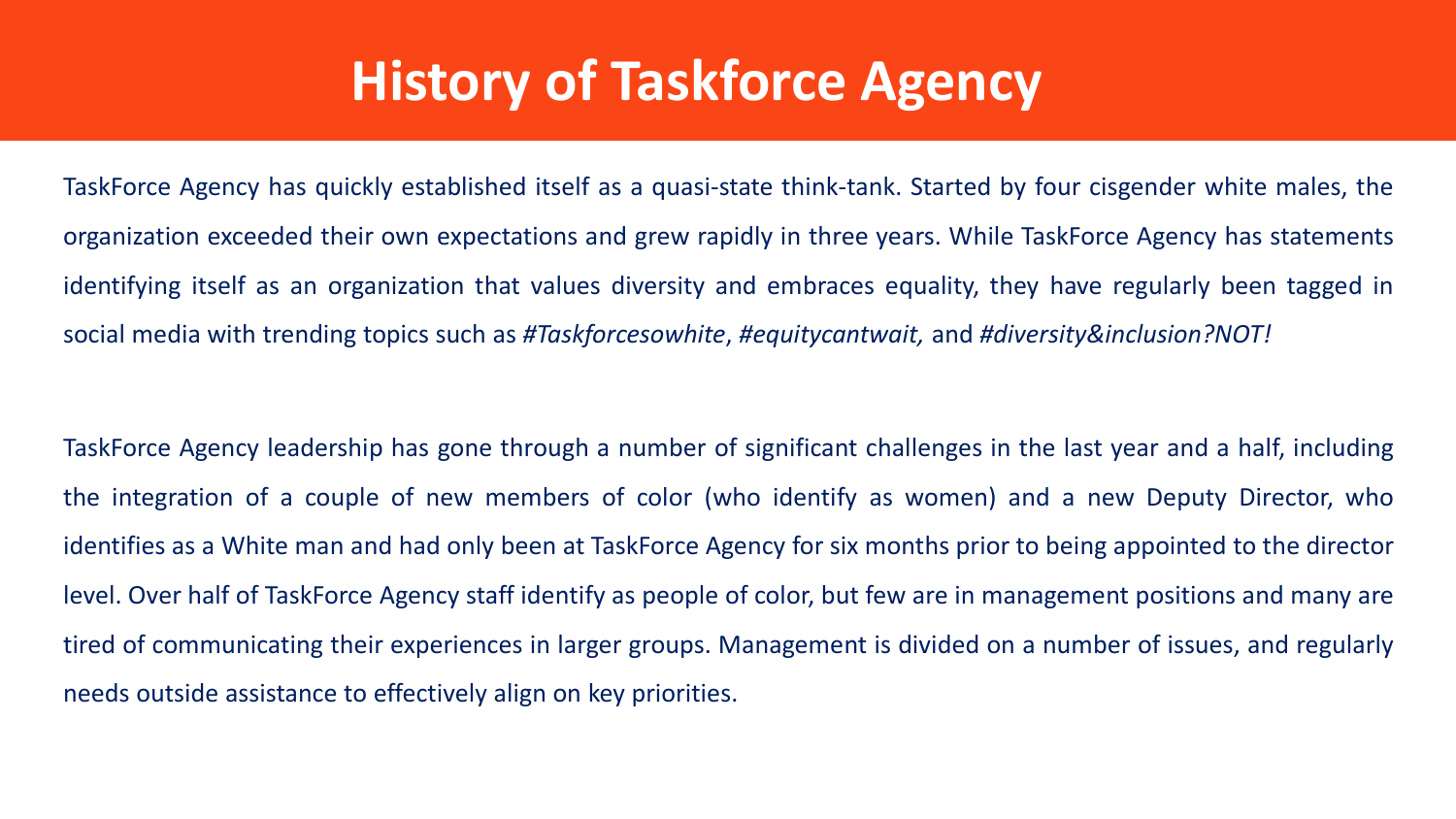## **OurGov's Strategic Plan**

TaskForce Agency wants to bake DEI into their new five-year strategic plan and management hired a consultant to design a long-term plan for becoming a more equitable organization. To date, TaskForce Agency has:

- completed a company-wide organizational climate survey,
- presented findings to senior leadership,
- identified foundational DEI learnings for staff,
- retained an organization that specializes in DEI to deliver an ongoing series of trainings,
- developed department-wide and organization-wide DEI action plans.

During the second year of the five-year plan, TaskForce Agency's DEI work seems to have lost momentum. While the organization's leadership continues to release statements embracing diversity, equity and inclusion, the committee is losing the support of department managers to schedule and attend meetings, and departmental action plans have not seen any progress since the last check-in four months ago. There has been a 40% decrease of staff attendance in DEI trainings and participation in affinity groups.

### **DISCUSS**

- *Where would you describe* TaskForce Agency *to be on their DEI Journey? Why?*
- *What role can the staff play in helping to get the organization moving forward?*
- *What needs to unfreeze to get to the next stage in their DEI journey?*

### *Use the SMARTIE tool to make ONE actionable goal for moving forward.*